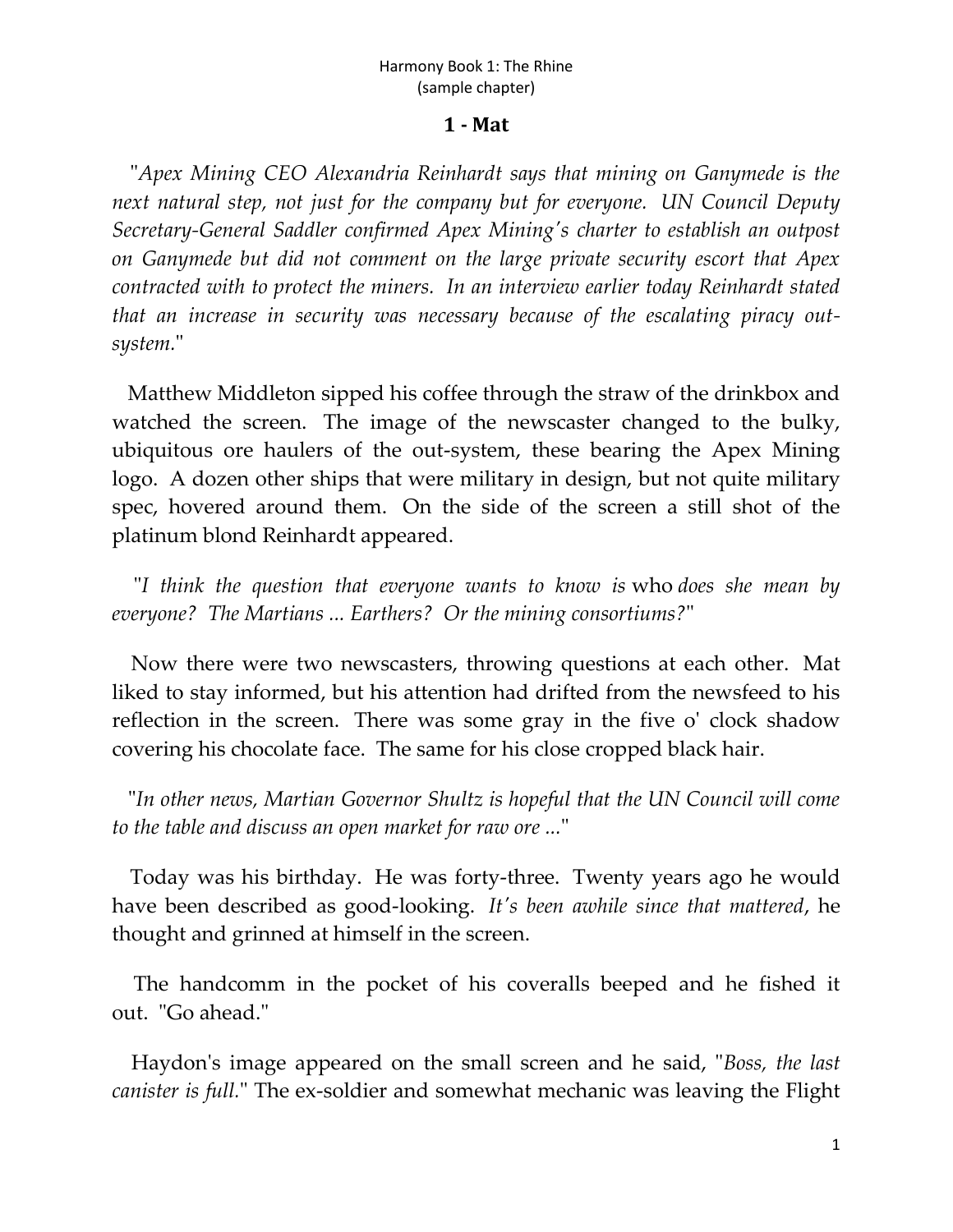deck, heading to the main access tube, the *clicking* sound of his magboots snapping on the deck as he went carried over the handcomm.

In out-system there was a lot of time for self-contemplation. He could continue this session for the next several days, but later.

"Okay, wake Yuri and have him pull us up. I'm going outside to check the clamps."

Mat sucked down the last of his coffee and left the *Sadie's* small galley.

The aft maintenance hatch was two decks down, in Engineering. As a recourse of physics and money— mainly money— mining ships tended to be cramped, its space given over to fuel and thrust. The *Sadie* was no different as a recourse of Mat's money. Engineering occupied the full twenty meters of the forward section, but it was less than fifteen meters floating down from the galley and through the cargo deck.

Mat pushed himself down to the deck, activated his magboots, and walked to a monitoring terminal. Everything green, the system confirmed the clamps were holding tight. But, Mat was a hands-on kind of guy, and he would go out and check them.

His handcomm beeped again. This time it was Yuri, bleary eyed but sober. Mat couldn't quite bring himself to keep all the alcohol off the ship, but if he bought too much the depressed Russian pilot would drink himself into oblivion.

"*Hold on, kep,*" Yuri told him, his Kasimov accent coming through.

Mat planted his feet apart and grabbed a handhold next to the terminal. On his worst day Yuri could fly the *Sadie* in a straight line without turning them in to marbles in a tin can. There was a brief shudder and a jerk as Yuri fired up the main drive, then the ship began to move. A couple of minutes later the maneuver was done.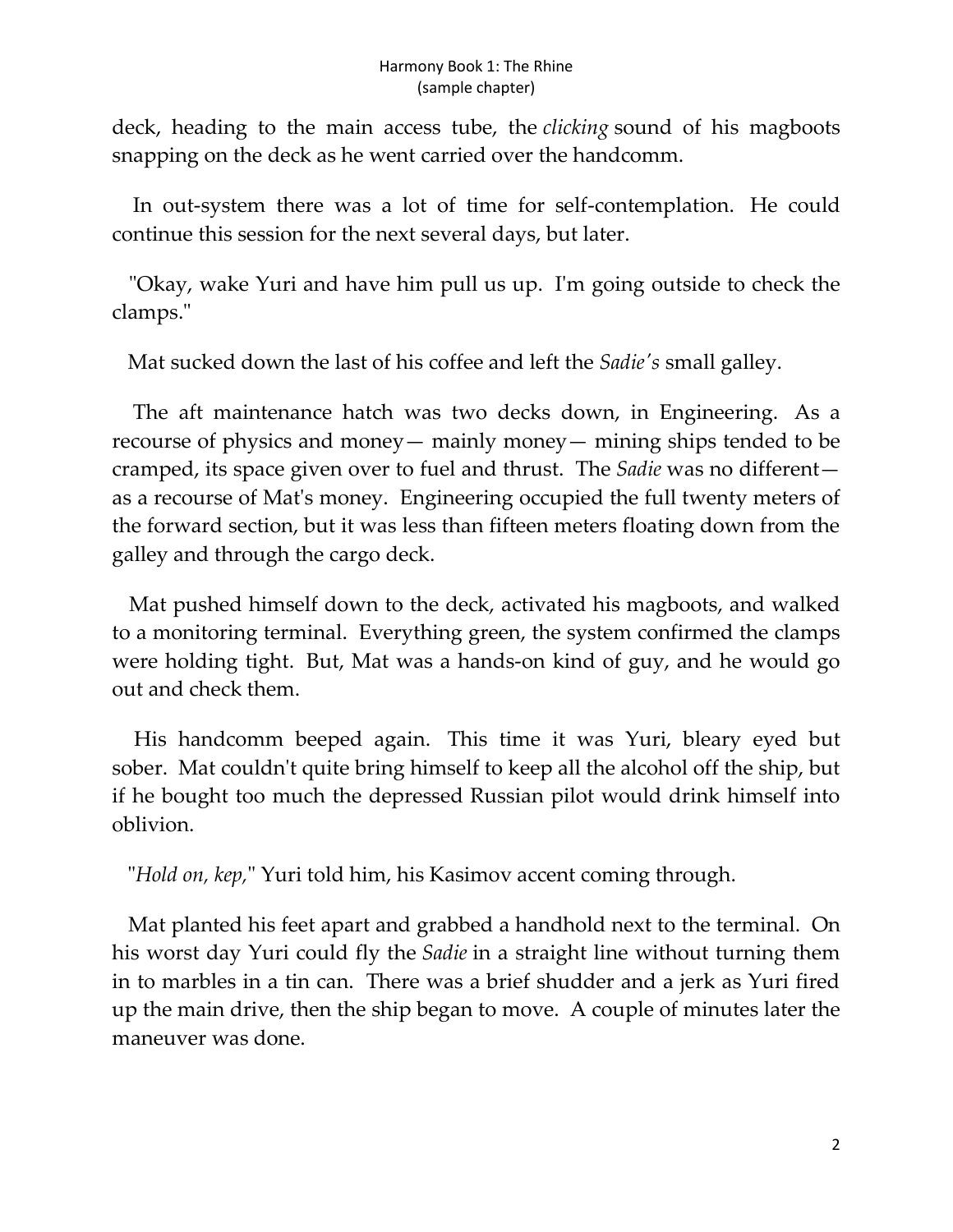In the one-man airlock Mat pulled his vac-suit's helmet down and watched the HUD come to life. He cycled the airlock and waited for the status light to turn before working the lever to release the hatch. When it opened he was staring into the hazy stratosphere of Saturn. Yuri had pulled them up perhaps five-hundred kilometers from the uppermost layers of atmosphere, where the buzzard collectors sucked in the gases and sorted them into the canisters. The *Sadie's* aft section, a fuel tank and massive thrust assembly, was directly overhead. Below him the planet stretched in all directions.

Climbing out of the hatch he clipped the safety line from the leader on his suit to the handhold just to the side, on the hull. Then, testing his footing, he turned away from the planet to walk toward the ship's forward section. Somewhere deep down he considered himself to be a romantic, and would like to say that space held some wonder for him, but he was born and grew up on the Moon. Space was the black sky of death, and experience had taught him there was nothing loving, forgiving, or beautiful about it. When he crested the Engineering deck's hull two of the giant, cylindrical canisters came in to view, surrounded by that black sky.

The *Sadie* was at least thirty years old when Mat bought her, and the years of exposure to the cold of the void, run-ins with dust and debris, and the pressure of high thrust, had been taking its toll. Her hull plating was showing signs of stress, and every time he sat foot out here a mental image of his bank account flashed in his mind. A worrying image.

A two meter gap ran between each canister and formed a natural path across the hull. Girders welded to them kept them flat against the hull. Making his way forward, Mat walked by each clamp on the girders, checking its status light. He was walking back, between the number two and number three canisters when Yuri's face suddenly popped up in his HUD across the open channel. If the *Sadie* was showing her thirty years, Yuri's glassy eyes and grizzled face was showing his fifty. Haydon was behind him, bent forward, his head out of the camera's view.

"*Are you sure you're reading it right,*" Haydon said.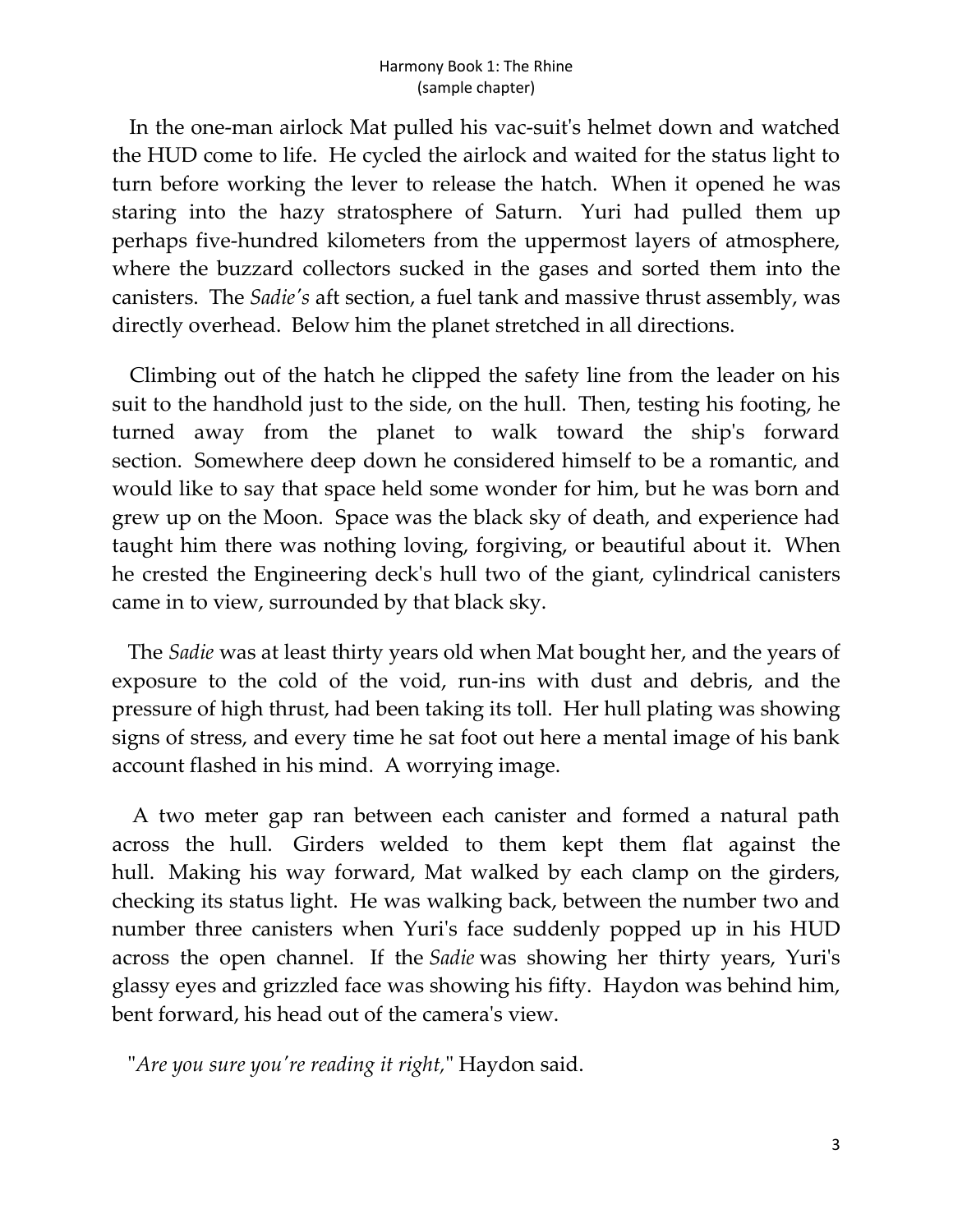Yuri was irritated. "*Yes, yes, now give me some room.*" He checked his screen then looked back at the camera. "*There is another ship ... burning hard toward us. Coming up through the atmosphere ...*"

"What's the ID?"

"*They are not transmitting one,*" Yuri told him. In the background Haydon suddenly pulled back in to view and put his hands to his head.

"*Pirates,*" the mechanic declared. "*It was bound to happen. I said we shouldn't be this far out. I said we should stick near the Belt ... there's more UN patrols.*"

Yuri simply shrugged at Mat through the camera. For the first three years Mat had the *Sadie* hauling water-ice from the Belt to the various ore drop-off stations scattered further in-system. For the last two years they collected rare gases, Apex Mining paid more for it. It was just math. This was their eighteenth run to the ringed planet and the first time for something like this to happen. Haydon's paranoid warnings suddenly seemed valid.

Mat's heart immediately started hammering. Already following his safety line back toward the hatch, he said, "Haydon, get on the gun." Haydon's second job was security, on and off the ship, and the *Sadie* had a single barrel flak gun mounted on the nosecone. They were called anti-pirate guns and most miners had them, if just for show. Considering the last time the gun was fired was as a test on the day he made the down payment on the ship it might just be for show.

"Yuri," he continued. "When they brake we'll boost. Try to put some distance between us and them."

"*They are braking now,*" Yuri told him, his eyes flicking to his screens.

Mat cursed under his breath. It was still a good fifteen meters to the hatch. Vac-suits weren't made for running. "Are they committed?" He asked Yuri.

"*Thrust just flashed ... I think they are flipping ...*"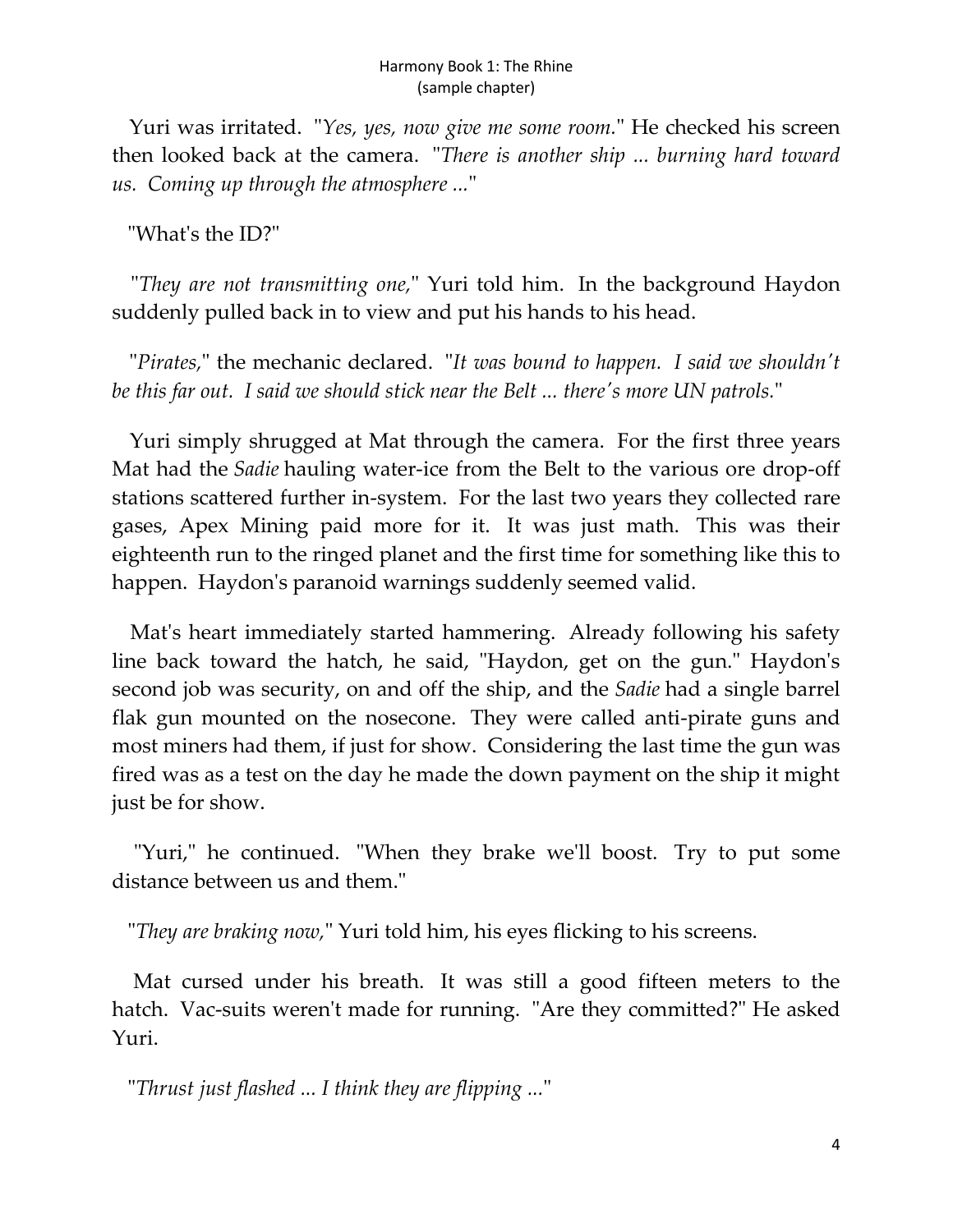There was a growing knot of tension in the pit of Mat's stomach. The UN didn't just let you buy a ship and fly off. That's not the way it worked. You had to take flight lessons, safety lessons, crisis lessons— that last one said the best defense against a possible pirate attack was running.

"*Mat ...*" Yuri prompted.

They had to leave, now, but he was never going to make the hatch. He felt sweat start to bead on his head ... then sudden inspiration. Pulling line from the leader on his suit he sat down next to the girder holding canister two in place.

"Yuri, when I say, take us to three-gees." He ran the extra length of line through the girder and turned to brace his back against it.

"*Uhh ... while you are still out there?*" Yuri's voice was incredulous. In the background he heard Haydon cuss like a military man.

"Just do it, Yuri," he said, wrapping more line around the chest of his suit. He tied the line. "Do it now!"

He had to give Yuri credit, when he understood the order he did it without hesitating. The hull vibrated and the main thruster ignited, a plume of fire shot out from behind the ship over a kilometer long. Then every law of physics landed on him.

Red lights flashed on his HUD ... heart rate, blood pressure. Warnings. Fifteen seconds passed and his vision began to narrow ... someone was yelling at him. There was a sudden pain in his side ... the line, was the line cutting in to the suit? He knew he should panic but it was all he could do to breathe.

The acceleration wouldn't last more than a few minutes but each second felt stretched out ... then he woke up. His breathing was ragged and Yuri was telling him something. He glanced aft, and above the thruster assembly he saw the blue glow of charged ions. The acceleration was done and Yuri had switched over to the ion drive.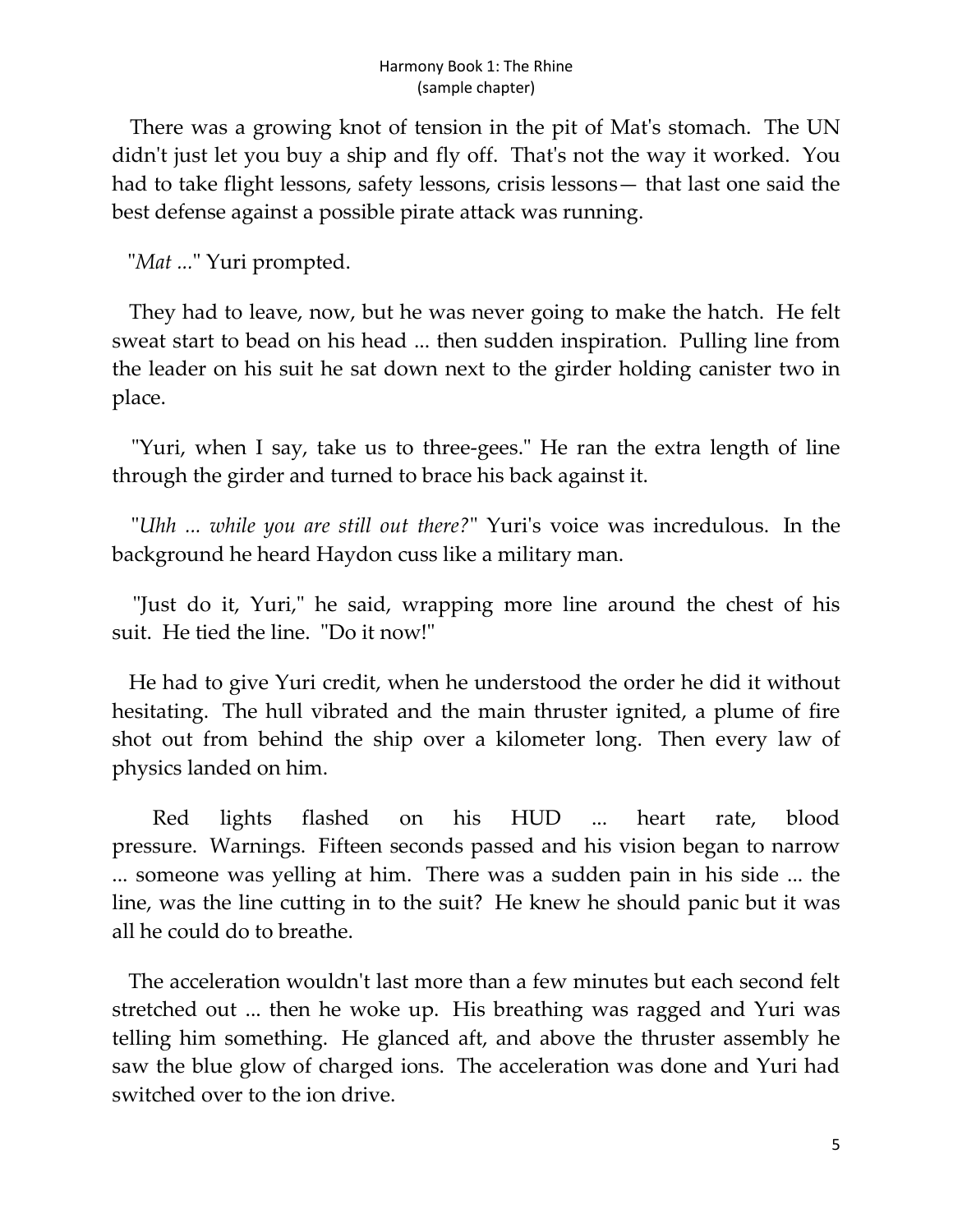"*Kep ... Mat, can you hear me ...*"

"*Suit says he's still alive,*" he heard Haydon say in the background.

"Yes," he answered. His side hurt and the helmet's HUD was flashing red where the line was tied across his chest. Taking a breath, with shaky hands he tried to pull the knot loose.

"*We have a scope on them,*" Yuri said. "*It is a heavy tug ... no markings from this angle, but I see turrets.*"

Mat's vision was still a little blurry and Yuri's face was too big in the HUD's video link but he suddenly jerked back from the camera and started focusing on his terminal. "*They are flipping again! Message coming in ... text only.*"

It took a monumental effort to pull the line loose. With heavy breaths he asked, "What'd they say?"

"*They say to cut velocity and drop the cans ... and they will let us live.*"

*Of course*, Mat thought. "Can they catch us?"

"*It is nothing but a Flight deck attached to a giant torch, they will catch us.*"

Next to Yuri, Haydon's face appeared. "*We can't drop the canisters, let's flip and I'll shoot every bullet we have at them.*"

Haydon's determination was understandable. He and Yuri both had a stake in the ship— if they lost the gas harvest they lost their pay, and the canisters were leased from Apex Mining. They would have to take out a loan to pay them off. Though, he suspected Yuri would probably opt to drop them and hope the pirates kept their word.

"*They won't take a shot at us as long as we have the canisters,*" Haydon was saying. "*They'll try to board us and force us to release them.*"

"*Unless you start shooting at them first,*" Yuri said, then looked directly in the camera. "*I do not want to die out here, kep. I have something to live for.*"